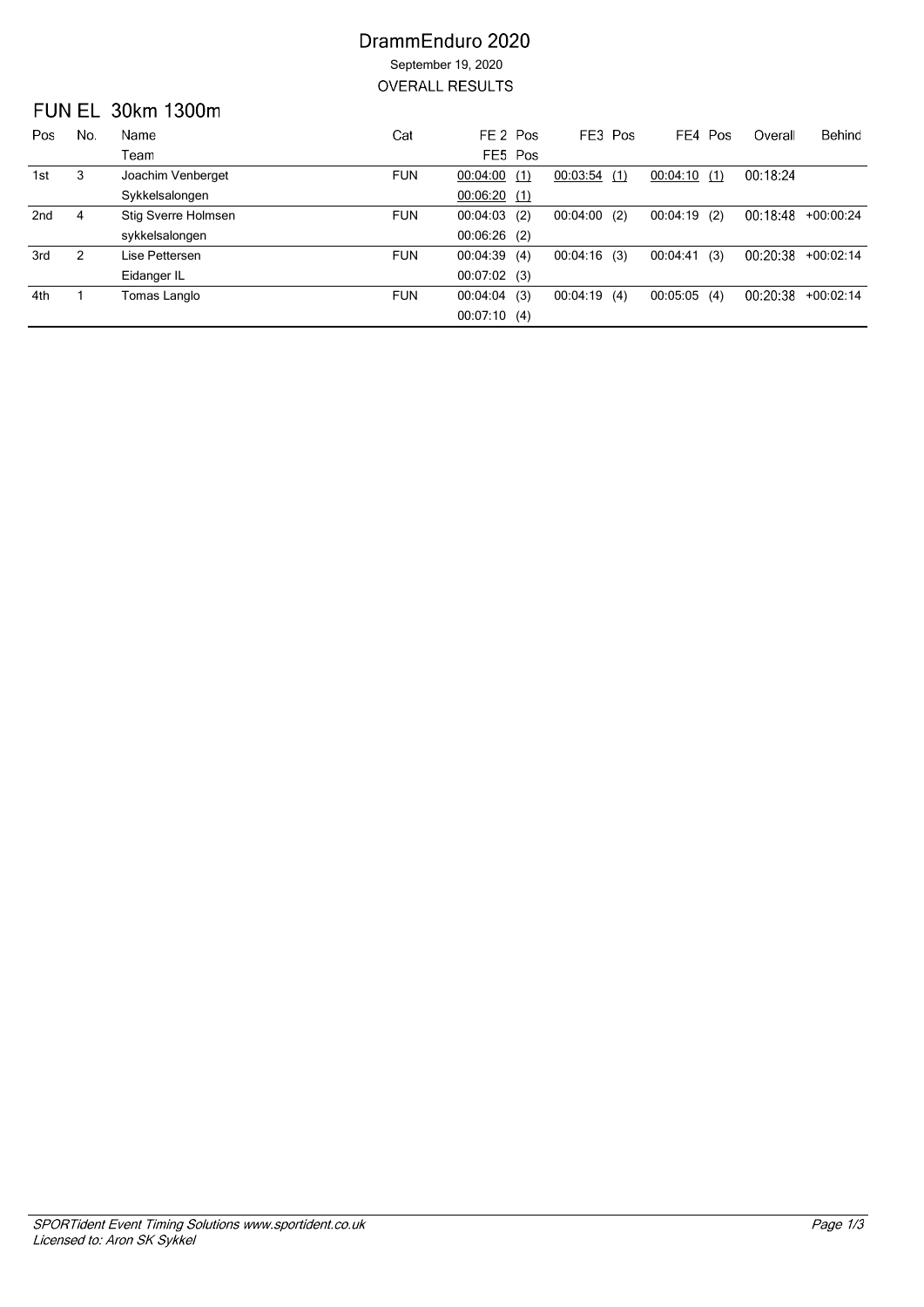#### DrammEnduro 2020 September 19, 2020 **OVERALL RESULTS**

# FUN Herrer 30km 1300m

| Pos | No. | Name                             | Cat        | FE <sub>2</sub> Pos |     | FE3 Pos     |     |             | FE4 Pos | Overall  | Behind      |
|-----|-----|----------------------------------|------------|---------------------|-----|-------------|-----|-------------|---------|----------|-------------|
|     |     | Team                             |            | FE5 Pos             |     |             |     |             |         |          |             |
| 1st | 3   | Liam Hart                        | <b>FUN</b> | 00:04:13            | (1) | 00:04:12(2) |     | 00:04:29    | (1)     | 00:19:27 |             |
|     |     | <b>CK Nittedal</b>               |            | 00:06:33            | (1) |             |     |             |         |          |             |
| 2nd | 8   | <b>Christoffer Fremstad</b>      | <b>FUN</b> | 00:04:13            | (1) | 00:04:09    | (1) | 00:04:35    | (2)     | 00:19:52 | $+00:00:25$ |
|     |     | Ärvoll Ä,l og sykkel             |            | 00:06:55            | (2) |             |     |             |         |          |             |
| 3rd | 6   | Kjetil LÃ vaas                   | <b>FUN</b> | 00:04:36            | (3) | 00:04:45    | (4) | 00:04:36    | (3)     | 00:21:10 | $+00:01:43$ |
|     |     |                                  |            | 00:07:13(3)         |     |             |     |             |         |          |             |
| 4th | 2   | Jens Andre Jensen                | <b>FUN</b> | $00:04:48$ (6)      |     | 00:04:52(5) |     | 00:05:06    | (4)     | 00:22:18 | $+00:02:51$ |
|     |     | Eiker CK                         |            | 00:07:32(4)         |     |             |     |             |         |          |             |
| 5th |     | BjA rn Bottolfs                  | <b>FUN</b> | 00:04:41(4)         |     | 00:04:42(3) |     | 00:05:16(6) |         | 00:22:21 | $+00:02:54$ |
|     |     |                                  |            | 00:07:42(5)         |     |             |     |             |         |          |             |
| 6th | 4   | Will Jones                       | <b>FUN</b> | 00:04:51(7)         |     | 00:05:01    | (6) | 00:05:26    | (7)     | 00:23:45 | $+00:04:18$ |
|     |     | <b>CK Nittedal</b>               |            | 00:08:27(7)         |     |             |     |             |         |          |             |
| 7th | 7   | Adam Tumidajewicz                | <b>FUN</b> | 00:04:44            | (5) | 00:05:33    | (8) | 00:05:13    | (5)     | 00:24:03 | $+00:04:36$ |
|     |     | Oslomarka croissant & cruxeklubb |            | 00:08:33            | (8) |             |     |             |         |          |             |
| 8th | 5   | Kenneth Andersen                 | <b>FUN</b> | 00:06:44            | (8) | 00:05:12(7) |     | 00:05:51    | (8)     | 00:26:13 | $+00.06:46$ |
|     |     | Aron Skiklubb                    |            | 00:08:26            | (6) |             |     |             |         |          |             |